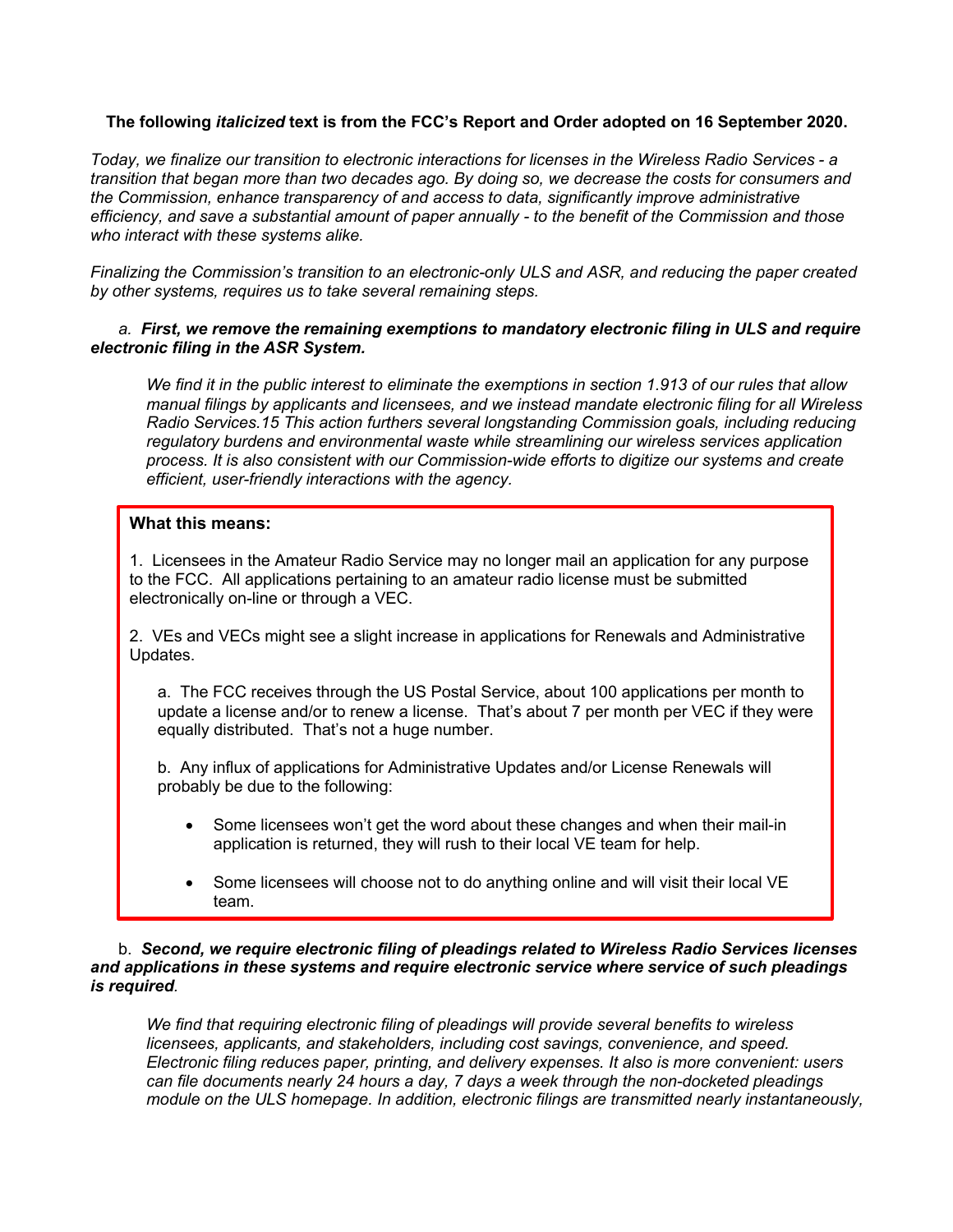*which facilitates faster communications with the Commission and makes those pleadings simultaneously available to other interested parties. Electronic filing also allows users to create a digital record and establish proof of delivery.* 

*The record demonstrates that the vast majority of our systems' users have the resources to submit and receive documents electronically, and we find that it is neither burdensome nor costprohibitive to mandate electronic filing of pleadings at this time.* 

## **What this means:**

1. Licensees in the Amateur Radio Service may no longer mail a pleading for any purpose to the FCC. All pleadings pertaining to an amateur radio license must be submitted electronically.

2. This will have no impact on VEs and VECs.

#### c. *Third, we require that all applicants, licensees, and registrants in the Wireless Radio Services include at least one valid e-mail address on the relevant FCC Forms.*

*We find it in the public interest to require the inclusion of e-mail addresses for all new ULS and ASR applicants and all existing ULS licensees and ASR registrants that modify, renew, or otherwise touch their existing licenses and registrations. We encourage existing licensees and tower owners to update their licenses and registrations with an email address in order to receive electronically courtesy letters from the Commission going forward.* 

*This approach is consistent with the Commission's efforts to modernize its legacy filing, communications, and information retention systems and is necessary to effectuate the rules we adopt today requiring electronic delivery of all correspondence between the Commission and ULS and ASR applicants and registrants.* 

*We find that requiring an e-mail address on applications is appropriate and timely given widespread technological developments that have occurred since implementation of ULS. We also find that requiring an e-mail address is not unduly burdensome for applicants and licensees.*

*As proposed in the Notice, once an e-mail address is required on the relevant FCC Forms, the Commission may dismiss as defective an application if an e-mail address is not included. Section 1.934 of the Commission's rules permits dismissal of an application as defective if it is "incomplete with respect to the required answers to questions." Thus, once inclusion of an email address is mandatory under our rules, it will become a required application component.* 

*We find that we should amend section §1.923(i) to require the inclusion of an e-mail address on all applications.* 

*We also amend §1.5 of the Commission's rules, which requires licensees and applicants for a license to provide the Commission with an address where the Commission can direct correspondence. Specifically, we revise this rule to also require inclusion of an e-mail address where the Commission can direct correspondence with regard to applicants and licensees in the wireless radio services.* 

*Section 1.947, as amended, further requires that licensees notify the Commission within 30 days of updating an email address of record. We find these sections are sufficient to ensure applicants and licensees keep their e-mails up to date. Just as applicants and licensees are obligated to update*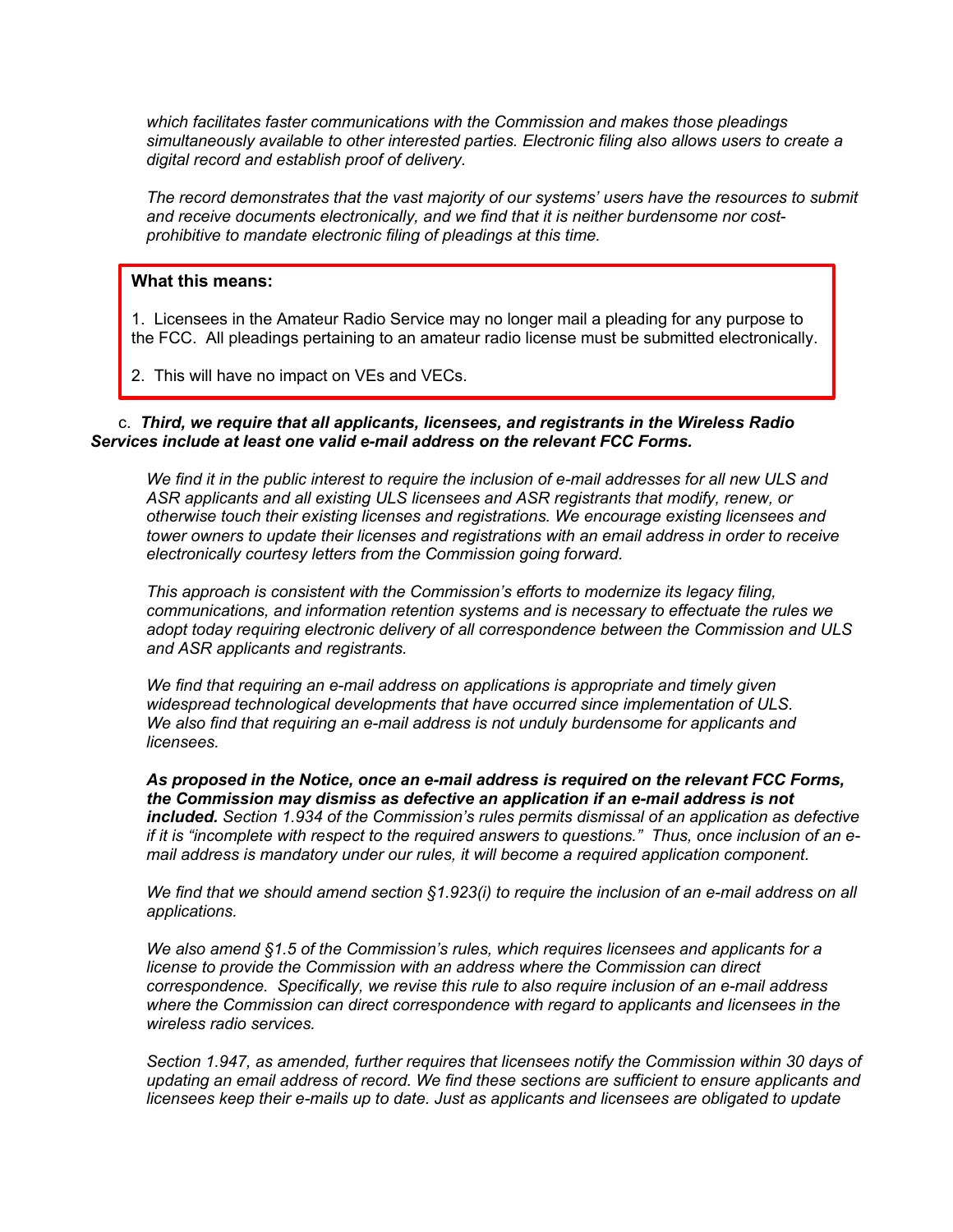*their mailing addresses when that information changes, they will likewise be required to update their e-mail address under this rule to ensure that they receive electronic correspondence from the Commission.* 

*Although §1.947 of the rules allows minor modifications to be made up to 30 days after implementing such changes, any notice sent to the e-mail address currently on file will be deemed to have been served.* 

# **What this means:**

1. Applicants and licensees in the Amateur Radio Service must provide an e-mail address to the FCC.

a. If an application does not include an e-mail address, the application will be rejected by the FCC with an applicable error code.

b. Licensees are required to keep their e-mail address up to date just like their mailing address. If any notice is sent to an e-mail address previously provided and no longer valid, the FCC's position is that it was delivered. The fact that the applicant/licensee provided a bogus e-mail or has an out-of-date e-mail address on file with the FCC, is not the FCC's problem.

# 2. **Effective 1 January 2021, applicants at any exam session coordinated by the Laurel VEC will be required to provide an FRN and an e-mail address.**

a. VEs will have to remind applicants of this requirement, as applicable.

b. VEs must continue to ensure that all data entered into SessionManager is accurate.

# d. *Fourth, we shift from U.S. Postal Service to electronic delivery of correspondence generated from these systems to applicants, licensees, and registrants in the Wireless Radio Services.*

*By this Report and Order, the Commission adopts rules mandating electronic delivery for all ULS and ASR compulsory and courtesy correspondence and eliminating the ability to request the Commission to mail hard copies of authorization and letters. We find it in the public interest to transition to electronic correspondence, which reduces regulatory burdens and environmental waste and makes interactions with the Commission more accessible and efficient.* 

*Mandating e-correspondence and eliminating the ability to request that Bureaus mail hard copies of authorizations produces several benefits with no offsetting costs, given that users can access and download their official authorizations, leases, registrations, and all related correspondence from the ULS and ASR System at any time.*

# **What this means:**

The FCC will no longer mail correspondence to applicants and licensees in the Amateur Radio Service. If an application does not include an e-mail address, the application will be rejected by the FCC with an applicable error code. There may some exceptions to the mandatory electronic delivery of correspondence. Also, personal settings in ULS that allow a licensee to request a hard copy document will be disabled.